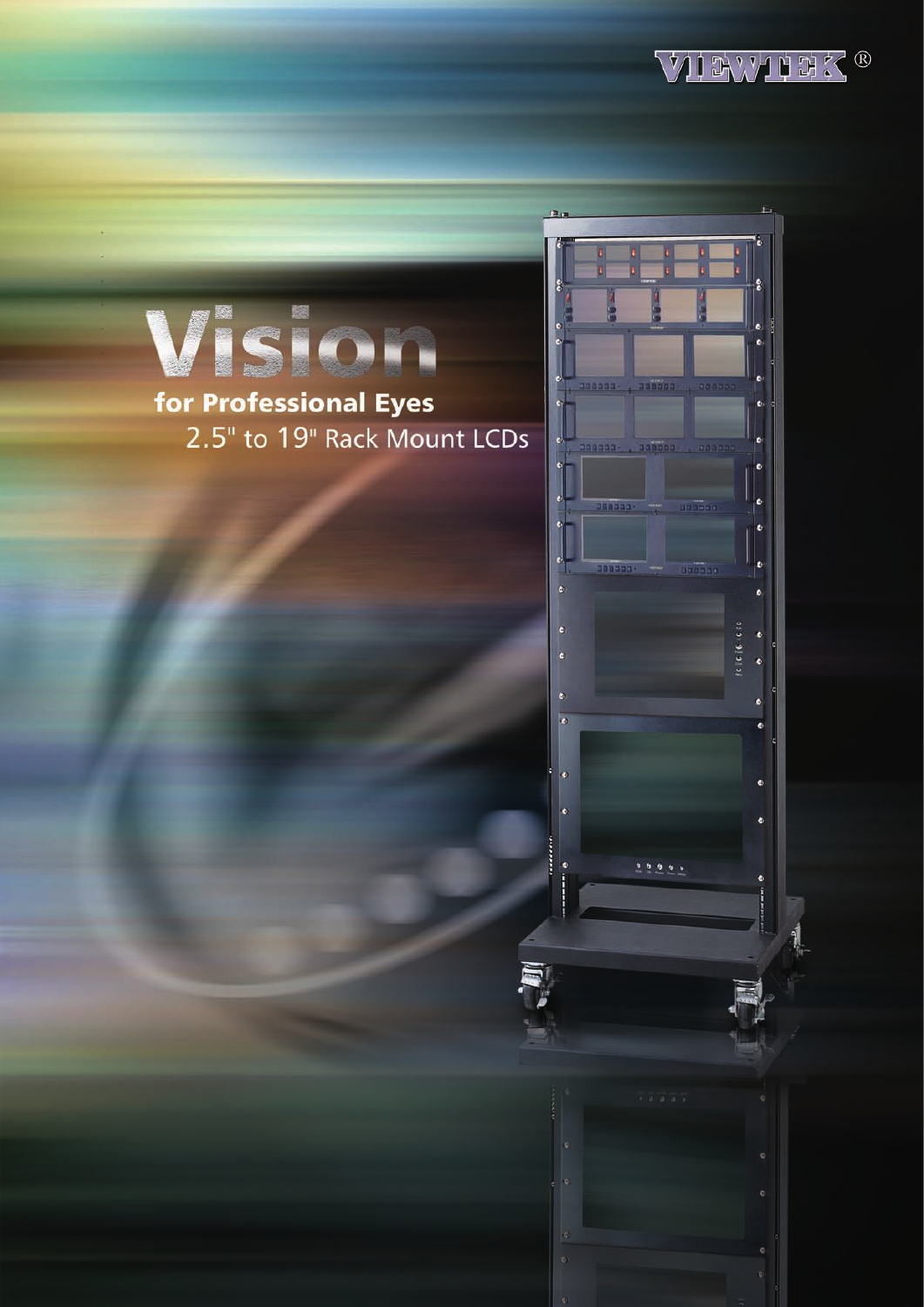# 19" Rack Mount Serials



### **TT LRM-2521**

2.5" 2.5" Video Rack Mount Serials Monitor x 10 screens.



### LRM-4521 4"

4" Video Rack Mount Serials Monitor x 4 screens.



### **TT LRM-6521** 5.6"

5.6" Video Rack Mount Serials Monitor x 3 screens.



### LRM-7521 7"

7" Video Rack Mount Serials Monitor x 2 screens.



### │**Features**│

- ‧LED backlight low power consumption
- ‧NTSC/PAL Auto Recognition
- High resolution 900 x 240 digital 2.5" LCD display
- ‧With BNC connector on screen rear side
- ‧Can rotate side brackets to adjust the required Viewing angle

│**Features**│

- ‧LED backlight low power consumption
- ‧NTSC/PAL Auto Recognition
- ‧Adjust brightness and contrast
- ‧With BNC connector on screen rear side
- ‧Can rotate side brackets to adjust the required Viewing angle

│**Features**│

- ‧Blue screen when signal not present
- ‧NTSC/PAL Auto Recognition
- ‧With BNC connector on rear side
- ‧Ultra-Compact: only 2U
- ‧500 cd/m² brightness modification
- ‧Can rotate side brackets to adjust the required Viewing angle

│**Features**│

- ‧With BNC connector on rear side
- ‧NTSC/PAL Auto Recognition
- ‧Fit in 4U for 19" rack space
- ‧switch 16:9 to 4:3 of format
- ‧switch non-linear or linear of screen
- ‧Can rotate side brackets to adjust the required Viewing angle

### LRM-8521 8"

8" SVGA + Video Rack Mount Serials Monitor x 2 screens.



│**Features**│

- ‧NTSC/PAL Auto Recognition
- ‧Fit in 19" rack for 5U space
- ‧Connect the video source to the Video or PC Inputs.
- ‧With RCA connector on rear side
- ‧Can rotate side brackets to adjust the required Viewing angle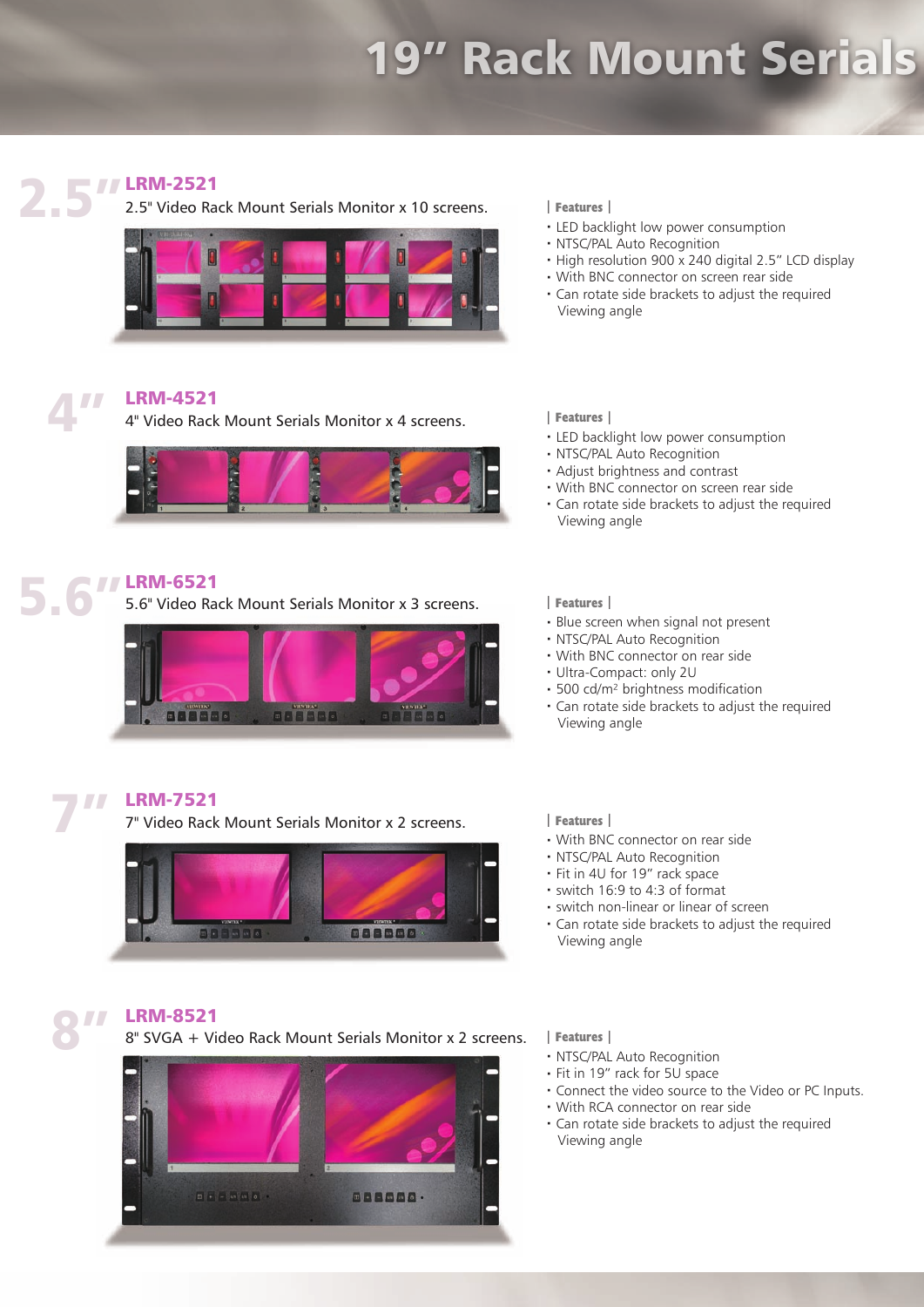# **Monitor**

Made in Taiwan Rack Mount Serials Monitor are pretty much engaged in Multifunction LCD display for diverse applications , Broadcasting, Industrial, Security and CCTV fields.

### LRM-1022

10.4" SVGA + 4" x 2 screens Rack Mount Serials Monitor



### LRM-1010

10.4" Rack Mount LCD Monitor

### LRM-1510

15" Video + XGA Rack Mount LCD Monitor



### LRM-1910

19" Video + SXGA Rack Mount LCD Monitor



│**Features**│

### 10.4" screen :

- ‧NTSC/PAL Auto Recognition
- ‧Fit in 5U rack space
- ‧Connect the video source to the Video or PC Inputs.
- ‧With RCA connector on rear side
- 4" screen :
- ‧LED backlight for low power consumption
- ‧NTSC/PAL Auto Recognition
- ‧Adjust brightness and contrast
- │**Features**│
- ‧NTSC/PAL Auto Recognition
- ‧Fit in 19" rack for 5U space
- ‧Connect the video source to the Video or PC Inputs.
- ‧With RCA connector on rear side
- ‧Can rotate side brackets to adjust the required Viewing angle
- │**Features**│
- ‧NTSC/PAL Auto Recognition
- ‧Contrast 400:1
- ‧Fit in 19" rack for 5U space
- ‧Connect the video source to the Video or PC Inputs.
- ‧With RCA connector on rear side
- ‧Can rotate side brackets to adjust the required Viewing angle

- │**Features**│
- ‧NTSC/PAL Auto Recognition
- ‧Fit in 19" rack for 5U space
- ‧VESA 75 mounts for wall
- ‧Connect the video source to the Video or PC Inputs.
- ‧With RCA connector on rear side
- ‧Can rotate side brackets to adjust the required Viewing angle



10.4"

15"

19"